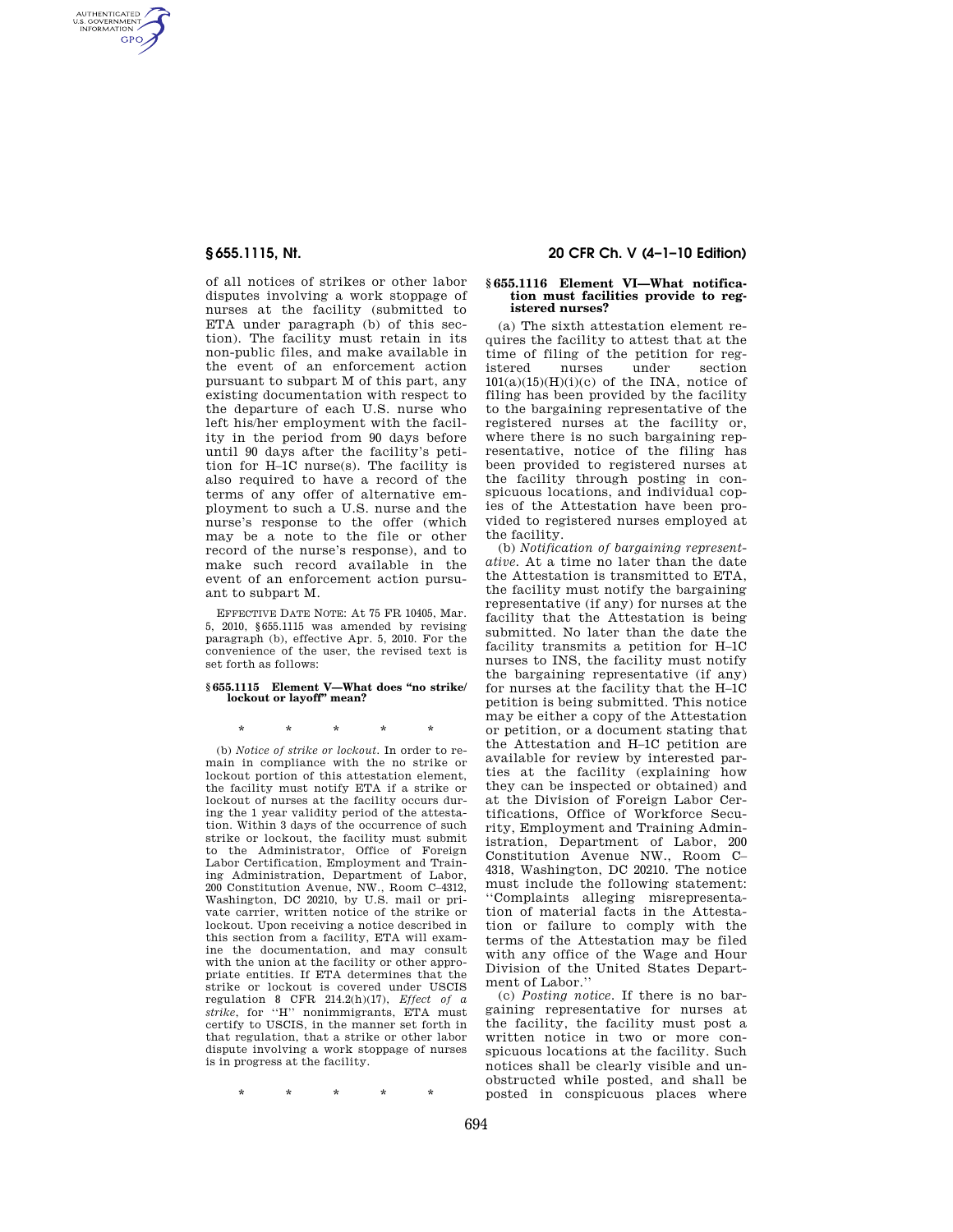# **Employment and Training Administration, Labor § 655.1116, Nt.**

nurses can easily read the notices on their way to or from their duties. Appropriate locations for posting hard copy notices include locations in the immediate proximity of mandatory Fair Labor Standards Act wage and hour notices and Occupational Safety and Health Act occupational safety and health notices. In the alternative, the facility may use electronic means it ordinarily uses to communicate with its nurses about job vacancies or promotion opportunities, including through its ''home page'' or ''electronic bulletin board,'' provided that the nurses have, as a practical matter, direct access to those sites; or, where the nurses have individual e-mail accounts, the facility may use e-mail. This must be accomplished no later than the date when the facility transmits an Attestation to ETA and the date when the facility transmits an H–1C petition to the INS. The notice may be either a copy of the Attestation or petition, or a document stating that the Attestation or petition has been filed and is available for review by interested parties at the facility (explaining how these documents can be inspected or obtained) and at the national office of ETA. The notice shall include the following statement: ''Complaints alleging misrepresentation of material facts in the Attestation or failure to comply with the terms of the Attestation may be filed with any office of the Wage and Hour Division of the United States Department of Labor.'' Unless it is sent to an individual e-mail address, the Attestation notice shall remain posted during the validity period of the Attestation; the petition notice shall remain posted for ten days. Copies of all notices shall be available for examination in the facility's public access file.

(d) *Individual notice to RNs.* In addition to notifying the bargaining representative or posting notice as described in paragraphs (b) and (c) of this section, the facility must provide a copy of the Attestation, within 30 days of the date of filing, to every registered nurse employed at the facility. This requirement may be satisfied by electronic means if an individual e-mail message, with the Attestation as an attachment, is sent to every RN at the facility. This notification includes not only the RNs employed by the facility, but also includes any RN who is providing service at the facility as an employee of another entity, such as a nursing contractor.

(e) Where RNs lack practical computer access, a hard copy must be posted in accordance with paragraph (c) of this section and a hard copy of the Attestation delivered, within 30 days of the date of filing, to every RN employed at the facility in accordance with paragraph (d) of this section.

(f) The facility must maintain, in its public access file, copies of the notices required by this section. The facility must make such documentation available to the Administrator in the event of an enforcement action pursuant to subpart M of this part.

EFFECTIVE DATE NOTE: At 75 FR 10405, Mar. 5, 2010, §655.1116 was amended by revising paragraph (b), effective Apr. 5, 2010. For the convenience of the user, the revised text is set forth as follows:

# **§ 655.1116 Element VI—What notification must facilities provide to registered nurses?**

\* \* \* \* \*

(b) *Notification of bargaining representative.*  (1) At a time no later than the date the attestation is transmitted to ETA, on ETA Form 9081, Attestation for H–1C Nonimmigrant Nurses, the facility must notify the bargaining representative (if any) for nurses at the facility that the attestation is being submitted. This notice may be either a copy of the attestation (ETA Form 9081) or a document stating that the attestations are available for review by interested parties at the facility (explaining how they can be inspected or obtained) and at the Office of Foreign Labor Certification, Employment and Training Administration, Department of Labor, 200 Constitution Avenue, NW., Room C–4312, Washington, DC 20210. The notice must include the following statement: ''Complaints alleging misrepresentation of material facts in the attestation or failure to comply with the terms of the attestation may be filed with any office of the Wage and Hour Division, United States Department of Labor.'

(2) No later than the date the facility transmits a petition for H–1C nurses to USCIS, the facility must notify the bargaining representative (if any) for nurses at the facility that the H–1C petition is being submitted. This notice may be either a copy of petition, or a document stating that the attestations and H–1C petition are available